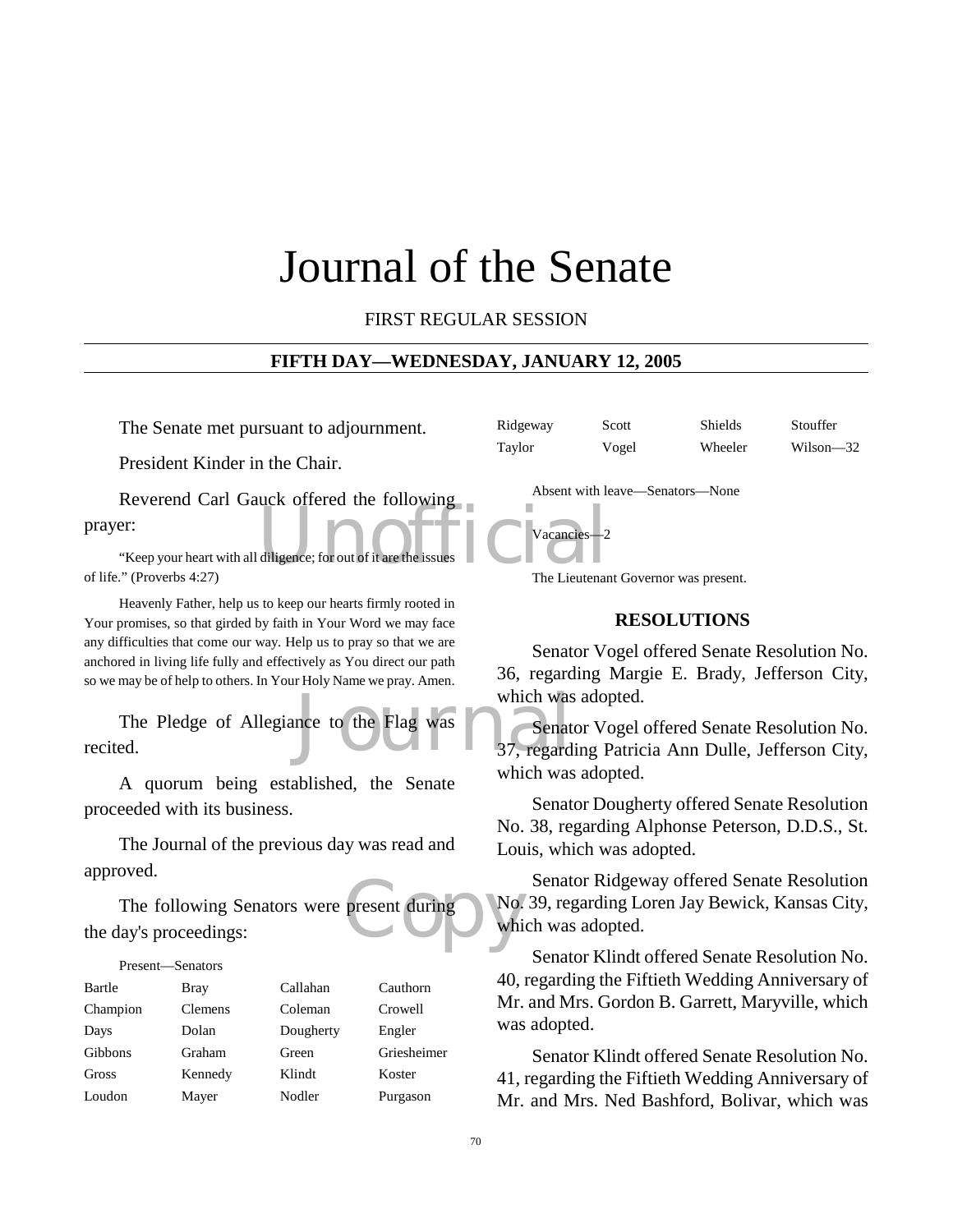adopted.

Senator Wilson offered Senate Resolution No. 42, regarding Ann R. Brown, Kansas City, which was adopted.

Senator Wilson offered Senate Resolution No. 43, regarding the death of former Congresswoman Shirley Chisholm, Ormond Beach, Florida, which was adopted.

Senator Cauthorn offered Senate Resolution No. 44, regarding Brian William Wise, Kirksville, which was adopted.

Senator Callahan offered Senate Resolution No. 45, regarding the One Hundred First Birthday of Gene Duncan, Raytown, which was adopted.

The Entern Wedding<br>and Mrs. Earl Elliott,<br>as adopted.<br>The Leonard Hong-term head Senator Callahan offered Senate Resolution No. 46, regarding the Fiftieth Wedding Anniversary of Mr. and Mrs. Earl Elliott, Independence, which was adopted.

Senator Callahan offered Senate Resolution No. 47, regarding the One Hundred First Birthday of Alice Jane Dickerson, Kansas City, which was adopted.

#### **MESSAGES FROM THE HOUSE**

s were received from<br>
Trowell, R<br>
Trowell, R<br>
The HOUSE<br>
Sunality<br>
Crowell, R<br>
An A<br>
adding the adding the reduced in the adding the definition of the adding to The following messages were received from the House of Representatives through its Chief Clerk:

Senators attending the State of the Judiciary<br>
address: Representatives: Tilley, Cooper 158,<br>
Black, Wilson 130, Jackson, Cunningham 86, Aull, exp Mr. President: I am instructed by the House of Representatives to inform the Senate that the Speaker has appointed the following escort committee for the Lieutenant Governor and address: Representatives: Tilley, Cooper 158, Black, Wilson 130, Jackson, Cunningham 86, Aull, Curls, Johnson 90 and Corcoran.

Also,

Mr. President: I am instructed by the House of Representatives to inform the Senate that the Speaker has appointed the following escort committee to act with a like committee from the Senate pursuant to **HCR 1**. Representatives Parker, Yates, Goodman, Wright 137, Flook, Fares, Robinson, El-Amin, Spreng and Lowe.

### **INTRODUCTION OF BILLS**

The following Bills were read the 1st time and ordered printed:

#### **SB 165**–By Bartle.

An Act to repeal sections 386.510, 386.520, 386.530, and 386.540, RSMo, and to enact in lieu thereof four new sections relating to judicial appeal of public service commission orders.

#### **SB 166**–By Green.

An Act to amend chapter 208, RSMo, by adding thereto one new section relating to disclosure of certain health care benefits.

#### **SB 167**–By Green.

An Act to repeal section 630.165, RSMo, and to enact in lieu thereof two new sections relating to long-term health care facilities, with penalty provisions.

**SB 168**–By Dolan, Shields, Vogel, Gross, Engler, Clemens, Kennedy, Mayer, Scott, Nodler, Cauthorn, Purgason, Champion, Klindt, Bartle, Callahan, Griesheimer, Koster, Taylor, Stouffer, Crowell, Ridgeway and Coleman.

An Act to amend chapter 431, RSMo, by adding thereto six new sections relating to resolution of conflicts resulting from alleged residential construction defects.

#### **SB 169**–By Gross.

An Act to repeal sections 144.805, 144.807, and 305.230, RSMo, and to enact in lieu thereof three new sections relating to aviation, with an expiration date for certain sections.

#### **SB 170**–By Gross.

An Act to repeal sections 260.905, 260.925, 260.945, and 260.960, RSMo, and to enact in lieu thereof five new sections relating to hazardous waste, with an emergency clause and an expiration date.

**SB 171**–By Purgason.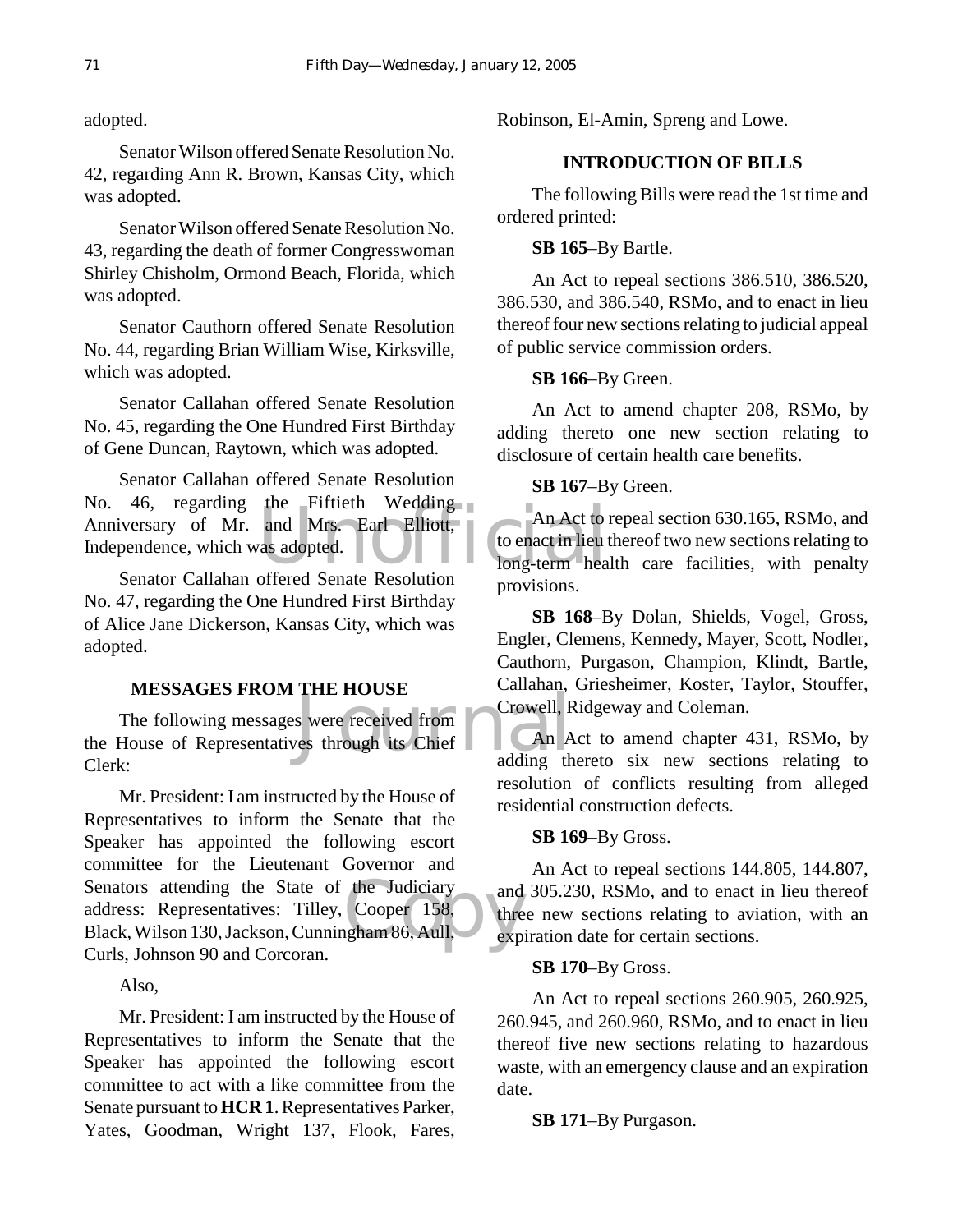An Act to repeal section 229.160, RSMo, relating to protection of bridges.

#### **SB 172**–By Purgason.

An Act to repeal sections 249.1150, 249.1152, 249.1154, 249.1155, 640.635, 644.076, 701.031, 701.033, 701.037, and 701.038, RSMo, and to enact in lieu thereof five new sections relating to the regulation of water and sewer systems.

#### **SB 173**–By Scott.

An Act to repeal section 178.930, RSMo, and to enact in lieu thereof one new section relating to sheltered workshop payments.

Court, the Honorable Ronnie L. White, which<br>
Low 39 Low<br>
JOINT SESSION<br>
Muschany Meri<br>
Muschany Myer<br>
Note Senator Shields moved that the Senate recess to repair to the House of Representatives to receive a message from the Chief Justice of the Supreme motion prevailed.

### **JOINT SESSION**

The Joint Session was called to order by President Kinder.

On roll call the following Senators were present:

|                                   |                  |             |          | wanuvi       |
|-----------------------------------|------------------|-------------|----------|--------------|
|                                   | Present—Senators |             |          | Schlottach   |
| Bartle                            | <b>Bray</b>      | Callahan    | Cauthorn | Self         |
| Champion                          | <b>Clemens</b>   | Coleman     | Crowell  | Smith 14     |
| Days                              | Dougherty        | Engler      | Gibbons  | St. Onge     |
| Graham                            | Green            | Griesheimer | Gross    | Threlkeld    |
| Kennedy                           | Klindt           | Koster      | Loudon   | Wagner       |
| Mayer                             | Nodler           | Purgason    | Ridgeway | Wasson       |
| Scott                             | <b>Shields</b>   | Stouffer    | Taylor   | Wildberger   |
| Vogel                             | Wheeler          | Wilson-31   |          | Wood         |
|                                   |                  |             |          | Yaeger       |
|                                   |                  |             |          | Mr. Speaker- |
| Absent with leave—Senator Dolan—1 |                  |             |          |              |

Absent with leave—Senator Dolan—1

Vacancies—2

On roll call the following Representatives were present:

|      | Present—Representatives |          |                |
|------|-------------------------|----------|----------------|
| Aull | Baker 123               | Baker 25 | <b>Barnitz</b> |

| Bean            | Bearden        | Behnen                       | <b>Bivins</b>   |
|-----------------|----------------|------------------------------|-----------------|
| <b>Black</b>    | Bland          | Bowman                       | <b>Boykins</b>  |
| Bringer         | <b>Brooks</b>  | Brown 30                     | Brown 50        |
| Bruns           | <b>Burnett</b> | <b>Byrd</b>                  | Chappelle-Nadal |
| Casey           | Chinn          | Cooper 120                   | Cooper 155      |
| Cooper 158      | Corcoran       | Cunningham 145 Cunningham 86 |                 |
| Curls           | Darrough       | Daus                         | Davis           |
| Day             | Deeken         | Dempsey                      | Denison         |
| Dethrow         | Dixon          | Donnelly                     | Dusenberg       |
| El-Amin         | Emery          | Ervin                        | Faith           |
| Fares           | Fisher         | Flook                        | Franz           |
| Fraser          | Goodman        | Guest                        | Harris 110      |
| Harris 23       | Haywood        | Henke                        | Hobbs           |
| Hoskins         | Hughes         | <b>Icet</b>                  | Jackson         |
| Johnson 47      | Johnson 61     | Johnson 90                   | Jolly           |
| Kelly           | Kingery        | Kratky                       | Kraus           |
| Kuessner        | Lager          | Lampe                        | Lembke          |
| LeVota          | Liese          | Lipke                        | Loehner         |
| Low 39          | Lowe 44        | May                          | McGhee          |
| <b>Meadows</b>  | Meiners        | Moore                        | Munzlinger      |
| Muschany        | <b>Myers</b>   | Nance                        | <b>Nieves</b>   |
| Nolte           | Oxford         | Page                         | Parker          |
| Parson          | Pearce         | Phillips                     | Pollock         |
| Portwood        | Pratt          | Quinn                        | Rector          |
| Richard         | Roark          | Robb                         | Robinson        |
| Roorda          | Rucker         | Ruestman                     | Rupp            |
| Sander          | Sater          | Schaaf                       | Schad           |
| Schlottach      | Schneider      | Schoemehl                    | Selby           |
| Self-           | Shoemyer       | Skaggs                       | Smith 118       |
| Smith 14        | Spreng         | Stefanick                    | Stevenson       |
| St. Onge        | Storch         | Sutherland                   | Swinger         |
| Threlkeld       | Tilley         | Villa                        | Vogt            |
| Wagner          | Wallace        | Walsh                        | Walton          |
| Wasson          | Wells          | Weter                        | Whorton         |
| Wildberger      | Wilson 119     | Wilson 130                   | Witte           |
| Wood            | Wright-Jones   | Wright 137                   | Wright 159      |
| Yaeger          | Yates          | Young                        | Zweifel         |
| Mr. Speaker-153 |                |                              |                 |

#### Absent and Absent with Leave—Representatives

| Avery      | Dougherty | George | Hubbard |
|------------|-----------|--------|---------|
| Hunter     | Jones     | Marsh  | Salva   |
| Viebrock—9 |           |        |         |

Vacancies—1

The Joint Committee appointed to wait upon the Chief Justice of the Supreme Court, Ronnie L. White, escorted the Chief Justice to the dais where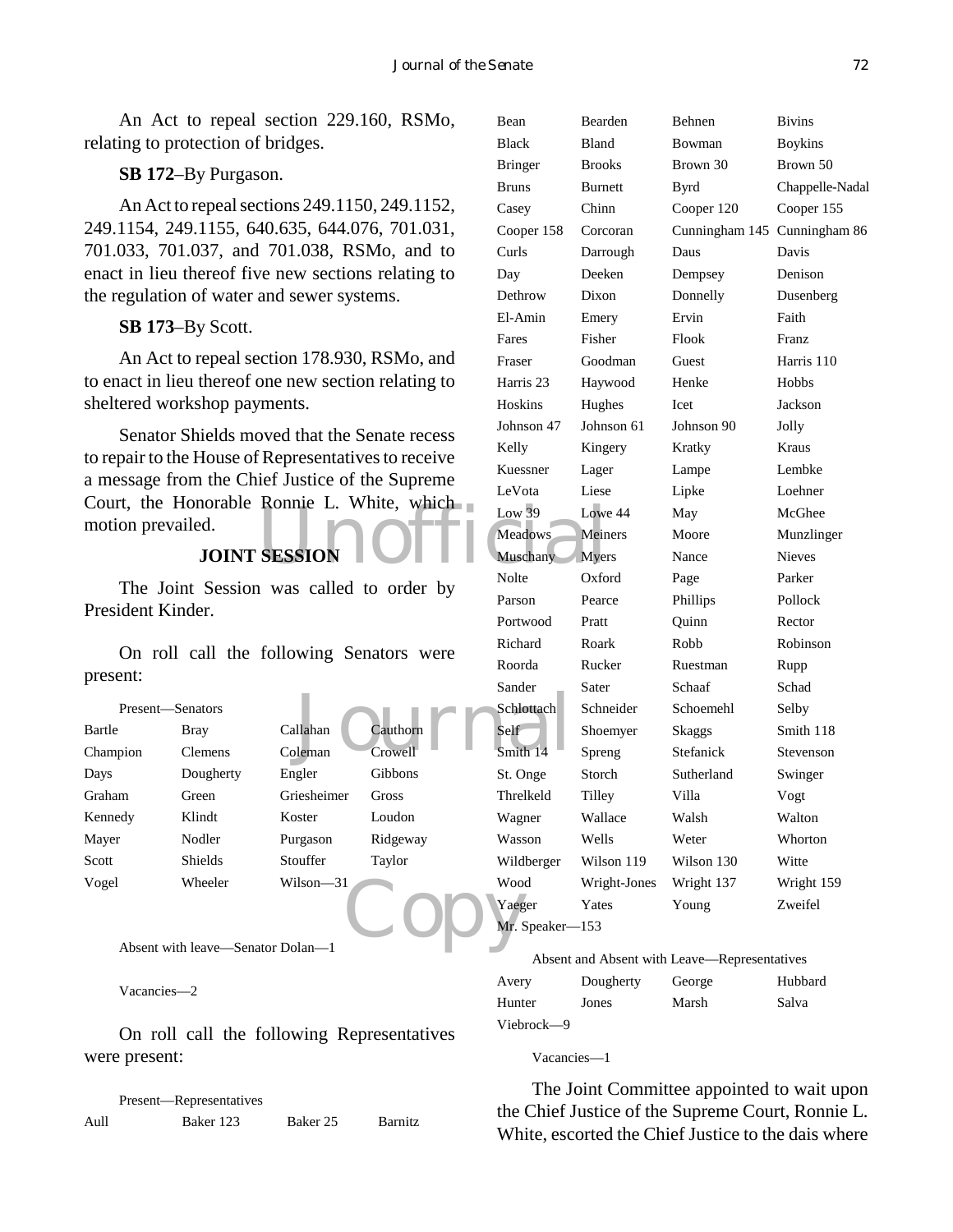he delivered the State of the Judiciary Address to the Joint Assembly:

#### 2005 STATE OF THE JUDICIARY ADDRESS CHIEF JUSTICE RONNIE WHITE

District. During her first year on the bench, I had the pleasure of<br>
being one of her colleagues. Since her appointment to the Supreme<br>
Court, Judge Russell has become involved in several Jefferson City<br>
civic activities, President Kinder, Speaker Jetton, distinguished members of the Senate and House of Representatives, honorable statewide elected officials, esteemed Court colleagues, and honored guests – I thank you for the opportunity to come before you today. First, I want to take a moment to welcome the newest member of our Court. In a day and age in which courts throughout the country sometimes are accused of sitting in ivory towers, isolated from the world surrounding them, we are blessed with a person who has spent her entire judicial career breaking down these perceived barriers. Judge Mary Russell has sought to open the doors of our judicial processes to all who want to see them, and anyone who has met her knows that her affable demeanor and common-sense voice will add to the collegiality of our Court. She is an experienced appellate judge, serving nine years on the Court of Appeals, Eastern being one of her colleagues. Since her appointment to the Supreme Court, Judge Russell has become involved in several Jefferson City civic activities, including volunteering as a truancy court judge in a local middle school. She also meets with students, parents and teachers each week, holding a mock court, to help ensure that students attend school regularly. Please join me in welcoming the Honorable Mary Rhodes Russell. I encourage any of you who do not know her already to take the opportunity to meet her – I am sure that you are going to like Judge Russell.

Uur rol<br>the only new officeholder in<br>div, we wish to extend an an approclaim law<br>grade is in us at the Suprame<br>proclaim law We also look forward to getting to know all of you, because as we all know, Judge Russell is not the only new officeholder in Jefferson City this year. Accordingly, we wish to extend an invitation to all of the new legislators to join us at the Supreme Court this afternoon so we can open what we hope proves to be just the beginning of a fruitful dialogue between our two branches of government.

new minority leaders in both chambers, and, of course, a new<br>
Governor, along with other new statewide elected officials and<br>
legislators. It is clear that the collective will of the people of this<br>
great state has dictate We stand at the forefront of a new legislative session, a session that brings with it a new Speaker, a new President Pro Tem, Governor, along with other new statewide elected officials and legislators. It is clear that the collective will of the people of this great state has dictated to us that change must be embraced, along with all the promises, challenges and hope that change brings. When the voters of this state deliver messages such as these, their importance is rarely lost on members of the legislative or executive branches whose job it is to carry them out.

We in the Judiciary must listen to this message of change as well. We must continue to look at what we might do to improve our efficiency and effectiveness so that public trust and confidence in our judicial system remains high. Public trust is not merely an amorphous concept to which we pay lip service; indeed, it is the very foundation of our judicial system and ultimately our democracy. It is an ongoing covenant between the governing and the governed, often renewed in the most unexpected times and places – places such as the Ukraine, where recent electoral and constitutional crises pushed the Judiciary into the middle of critical decisions on which the very rule of law hung in the balance. Even though it was certain that a sizable portion of the populace would disagree vehemently with its decision, no matter what it was, that nation took a major step forward into the community of nations by agreeing with and enforcing the Judiciary's obligation to make such a decision.

On a smaller scale, here in Missouri, it is this balance that the Judiciary must strike on a daily basis as we serve our role as the third, coequal branch of government. We must not presume to think that the greatly overused phrase "judicial independence" allows us to view ourselves as above any other branch of government or as unaccountable to the people we serve. Rather than *in*dependence, let us talk instead of *inter*dependence. As Abraham Lincoln noted so eloquently 144 years ago: "A house divided against itself cannot stand."

The same can be said of our three branches of government. We can  $-$  and must  $-$  be faithful not only to the constitution but also to each other and to the roles we have been given by the architects of this great system. We in the Judiciary cannot extend ourselves into areas where our constitution or laws do not permit us to tread. Instead, we must remain neutral – free from political or ideological philosophies – free from high-dollar political campaigns – and retain faithfulness to the rule of law above all else.

Our role is fundamentally different from that of either the legislative or the executive branch in two ways. First, we do not have the power to change any law that we see fit to change or to proclaim law where no such law exists. Rather, we must only deal with the specific facts and issues that are brought before us, and even then we must only interpret the law, not make the law. Second, our role is not to represent the will of the people directly as you do. Instead, we exist to resolve disputes according to the rule of law and its principles. In the end, the Judiciary's role in our system of government is to make sure that the laws you pass and the constitutions of this great state and nation – laws and principles that we *all* are sworn to uphold and protect – stand as a bulwark of security and a model for rest of the world. No one in our state – or in our Judiciary – shall be above the law!

It may be that, in protecting these precepts, we run afoul of what is perceived as the will of the people on a given case or legal issue. However, we are constrained by our past rulings, the laws passed by this general assembly, our state and federal constitutions, and decisions of the United States Supreme Court. Taken together, this body of law preserves the will of the majority and the rights of the minority all at once, a tension that may result in decisions that, in some cases, are deemed by many to be unpopular. But popularity is not a criterion to be applied to judicial opinions. As a result of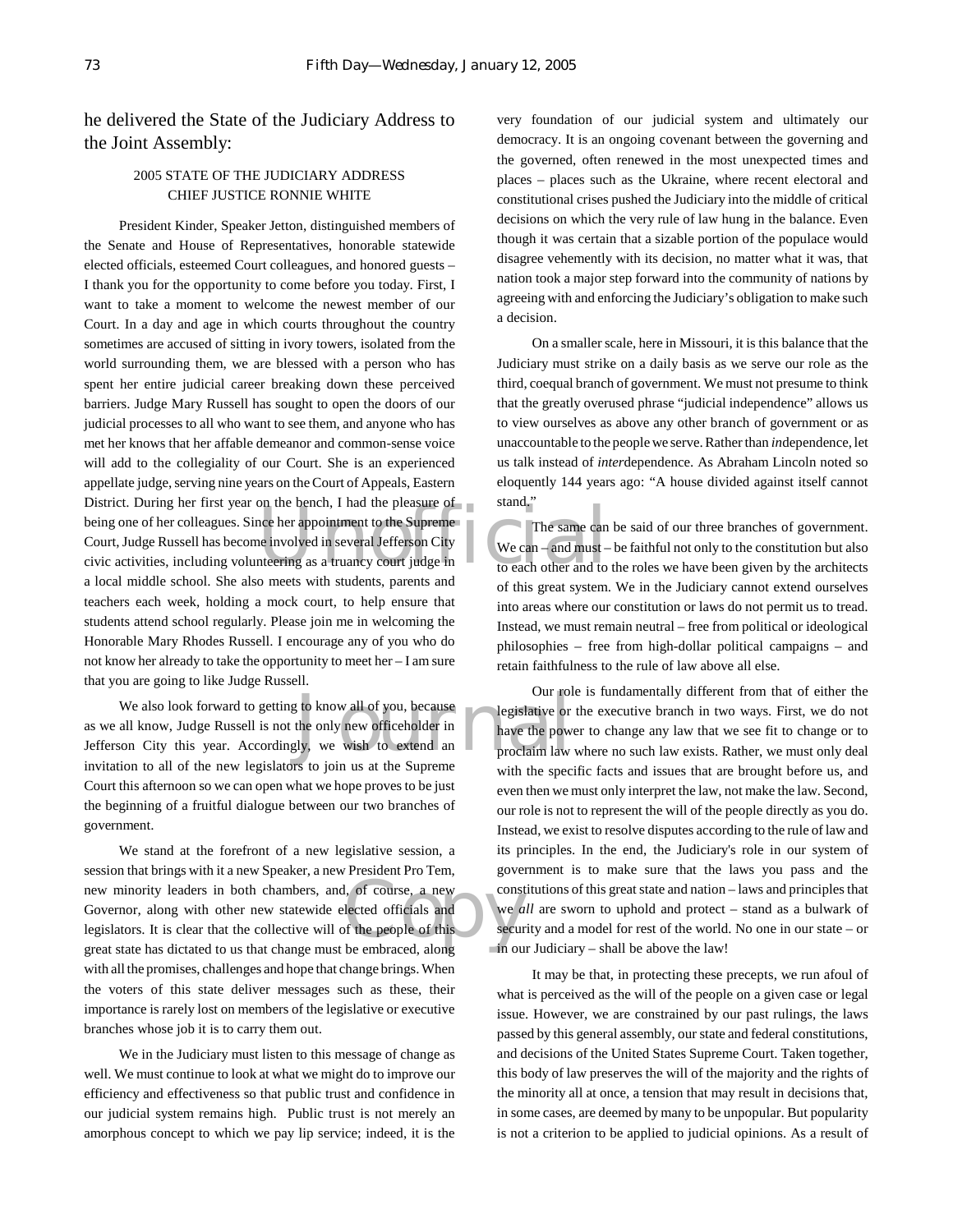this tension – and I know this will surprise you – sometimes people might even be upset with us! Of course, we are in a business where typically half the people disagree with our decisions because they lost, and even a portion of those who won are upset because they do not think they won enough – and the people who *are* happy never seem to call their legislators! Regardless of this reality, we must welcome criticism and take it as evidence that the system of checks and balances and the rule of law that our forefathers envisioned are still working.

As United States Supreme Court Chief Justice William Rehnquist noted earlier this month in his annual report on the State of the Federal Judiciary, "criticism of judges and judicial decisions is as old as our republic, an outgrowth to some extent of the tensions built into our three-branch system of government." He further noted, "to a significant degree those tensions are healthy in maintaining a balance of power in our government."

ndividual rights inappropriately. As<br>all are driven to excel and meet the<br>ng experiment that is our system of<br>merely judgment. The While it may seem strange to some, a certain degree of tension between the branches can produce a more effective government for the people as a whole while ensuring that no branch of government can impinge on individual rights inappropriately. As each branch watches the others, all are driven to excel and meet the challenges raised in this ongoing experiment that is our system of government.

However, we must not let these tensions hinder or destroy our ability to cooperate with one another – remember, for example, the success that the cooperative Commission on Children's Justice has had in making strides toward real reform in our state's child abuse and neglect system. We also must not let these natural tensions prevent us from maintaining the consistency in the rule of law to which the people of this state are entitled.

Sustency in the rule of law to<br>the bour state mot<br>the bour state mot<br>welfare of the<br>welfare of the<br>v to improve the economy of s role in Missouri's<br>
and one that is not as<br>
economic growth<br>
explored with I know that, as this session moves forward, you will spend countless hours looking deeply at how to improve the economy of this state, at how best to improve the lives of its citizens. All of us in government, all of our working people, all of our corporate citizens and the public at large want our state to grow and be prosperous. We want to experience good wages and benefits and healthy profits to expand commerce and spur the economy. As this general assembly addresses the issues of jobs and economic growth, I ask you to consider carefully the Judiciary's role in Missouri's economic engine. We play, in fact, a vital role and one that is not as easily recognized as, for example, the economic growth prerequisites of good transportation, good schools, a trained work force and fair taxes.

You will find that very high on industry's list of necessary components in reviewing the attractiveness of any state for relocation or for new plants is a solid, predictable, professional and efficient judicial system in which they can get a fair and consistent application of the law and treatment of their people. Corporations do not expect to receive a favorable decision every time they go to court, but they do expect to have the courts open every day of the week, every week of the year, available as a forum in which

business interests can be litigated fairly and expeditiously. And these corporations also expect that the courts will not be swayed by public opinion or concerned about inflaming some interest group but rather will stick to their judicial business of applying the law fairly.

Our business centers on providing efficient services. We are not seeking to make a profit; rather, we seek to provide high quality judicial services at the lowest possible cost. Justice is served, disputes are settled fairly and promptly, and the economy marches on. We understand our role and we will, with your support, accomplish this mission. One other point: our courts, at an annual cost of \$140 million in state general revenue, generated roughly \$395 million in positive economic impact to our state. This was through fees, fines and costs paid to government entities, and money paid through our courts when private individuals and businesses seek our assistance in enforcing decisions. Money paid to government entities is distributed annually to local schools, counties, the state, and various funds such as the crime victims' compensation fund, the head injury fund, the prosecuting attorneys' training fund, and so on. In other words, we do our share.

As Alexander Hamilton so wisely observed 200 years ago, the judiciary has neither the power of the sword or of the purse, but merely judgment. Therefore, as you debate the various economic proposals and other matters that are certain to cross your desks, I ask that, as the body to whom the power of the purse has been given, you consider the role you play in preserving – and, indeed, in improving – our Judiciary and its resources. I hope to work with you in finding new ways to maintain a well-qualified judiciary and judicial staff, and I hope that, in the end, together we may live out our state motto – "Salus Populi Suprema Lex Esto" – Let the *welfare* of the people be the supreme law. Thank you.

On motion of Senator Shields, the Joint Session was dissolved and the Senators returned to the Chamber where they were called to order by President Kinder.

#### **INTRODUCTION OF BILLS**

The following Bill was read the 1st time and ordered printed:

#### **SB 174**–By Vogel.

An Act to authorize the conveyance of property owned by the state in Cole County to the Regional West Fire District, with an emergency clause.

#### **MESSAGES FROM THE GOVERNOR**

The following message was received from the Governor, reading of which was waived: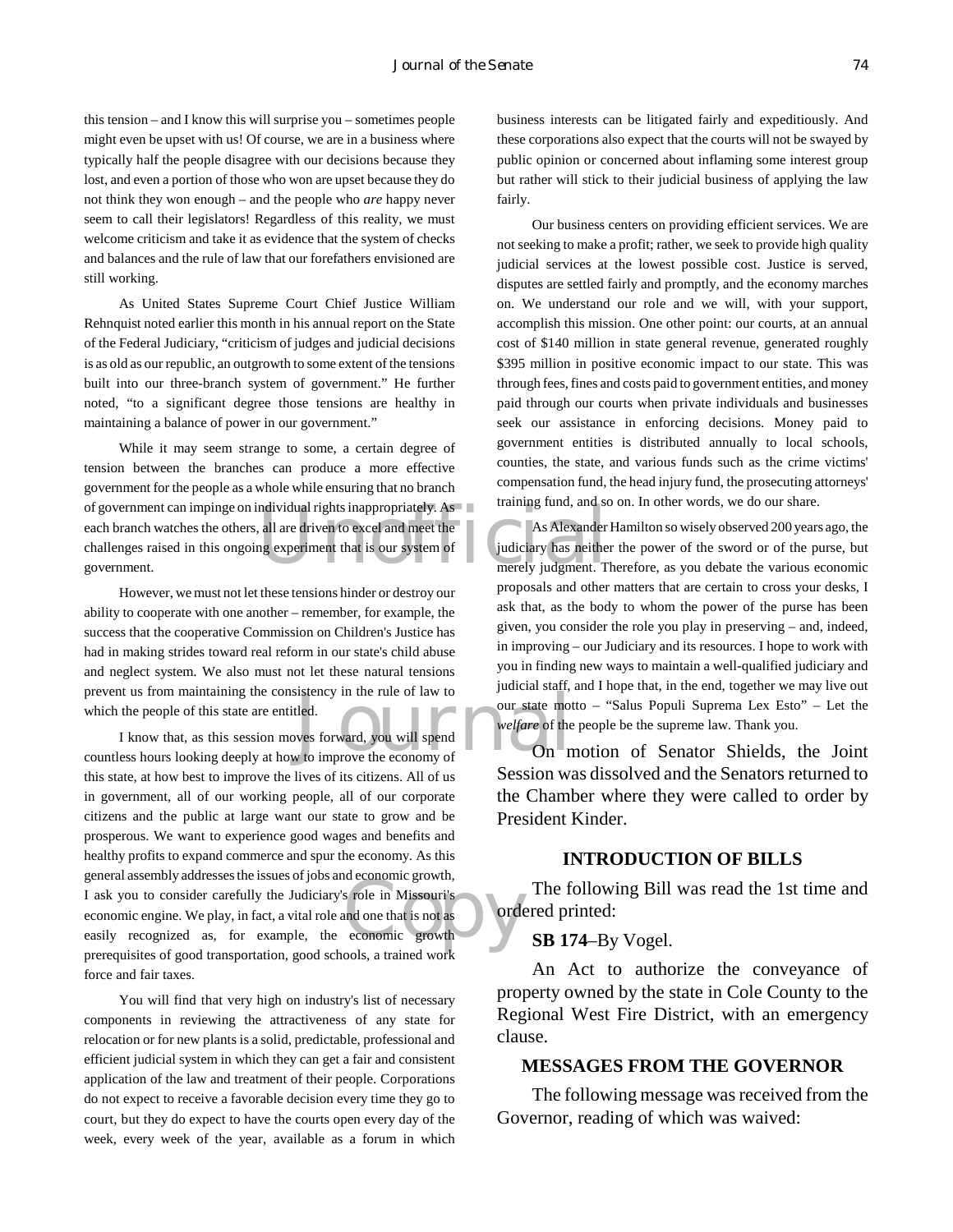#### OFFICE OF THE GOVERNOR State of Missouri Jefferson City January 11, 2005

#### TO THE SENATE OF THE 93rd GENERAL ASSEMBLY OF THE STATE OF MISSOURI:

The following addendum should be made to the appointment of Fred H. Farrell for Director of the Department of Agriculture, submitted to you on January 10, 2005. Line 1 should be amended to read:

Frederick H. Ferrell, 968 West Highway C, Charleston, Mississippi County,

Respectfully submitted,

MATT BLUNT

Governor

President Pro Tem Gibbons referred the above addendum to the Committee on Gubernatorial Appointments.

#### **REFERRALS**

REFERRALS<br>
President Pro Tem Gibbons referred SCR 2 to<br>
the Committee on Rules, Joint Rules, Resolutions<br>
and Ethics President Pro Tem Gibbons referred **SCR 2** to and Ethics.

Senator Nodler assumed the Chair.

#### **SECOND READING OF SENATE BILLS**

The following Bills were read the 2nd time and referred to the Committees indicated:

ees indicated:<br>
Surance and Cations and SB 77 **SB 1**—Small Business, Insurance and Industrial Relations.

**SB 4**—Financial and Governmental Organizations and Elections.

**SB 6**—Commerce, Energy and the Environment.

SB 11—Governmental Accountability and<br>
al Oversight.<br>
SB 12—Transportation. Fiscal Oversight.

**SB 12**—Transportation.

**SB 16**—Judiciary and Civil and Criminal Jurisprudence.

**SB 19**—Education.

**SB 21**—Aging, Families, Mental and Public Health.

**SB 24**—Economic Development, Tourism and Local Government.

**SB 25**—Education.

**SB 33**—Pensions, Veterans' Affairs and General Laws.

**SB 36**—Education.

**SB 37**—Judiciary and Civil and Criminal Jurisprudence.

**SB 45**—Pensions, Veterans' Affairs and General Laws.

**SB 46**—Agriculture, Conservation, Parks and Natural Resources.

**SB 49**—Aging, Families, Mental and Public Health.

**SB 50**—Financial and Governmental Organizations and Elections.

**SB 54**—Financial and Governmental Organizations and Elections.

**SB 56**—Commerce, Energy and the Environment.

**SB 62**—Agriculture, Conservation, Parks and Natural Resources.

**SB 69**—Economic Development, Tourism and Local Government.

**SB 71**—Financial and Governmental Organizations and Elections.

**SB 77**—Transportation.

**SB 78**—Judiciary and Civil and Criminal Jurisprudence.

**SB 97**—Education.

**SB 98**—Education.

**SB 101**—Transportation.

**SB 104**—Judiciary and Civil and Criminal Jurisprudence.

**SB 112**—Education.

**SB 114**—Education.

**SB 129**—Financial and Governmental Organizations and Elections.

**SB 130**—Small Business, Insurance and Industrial Relations.

#### **RESOLUTIONS**

Senator Gibbons offered Senate Resolution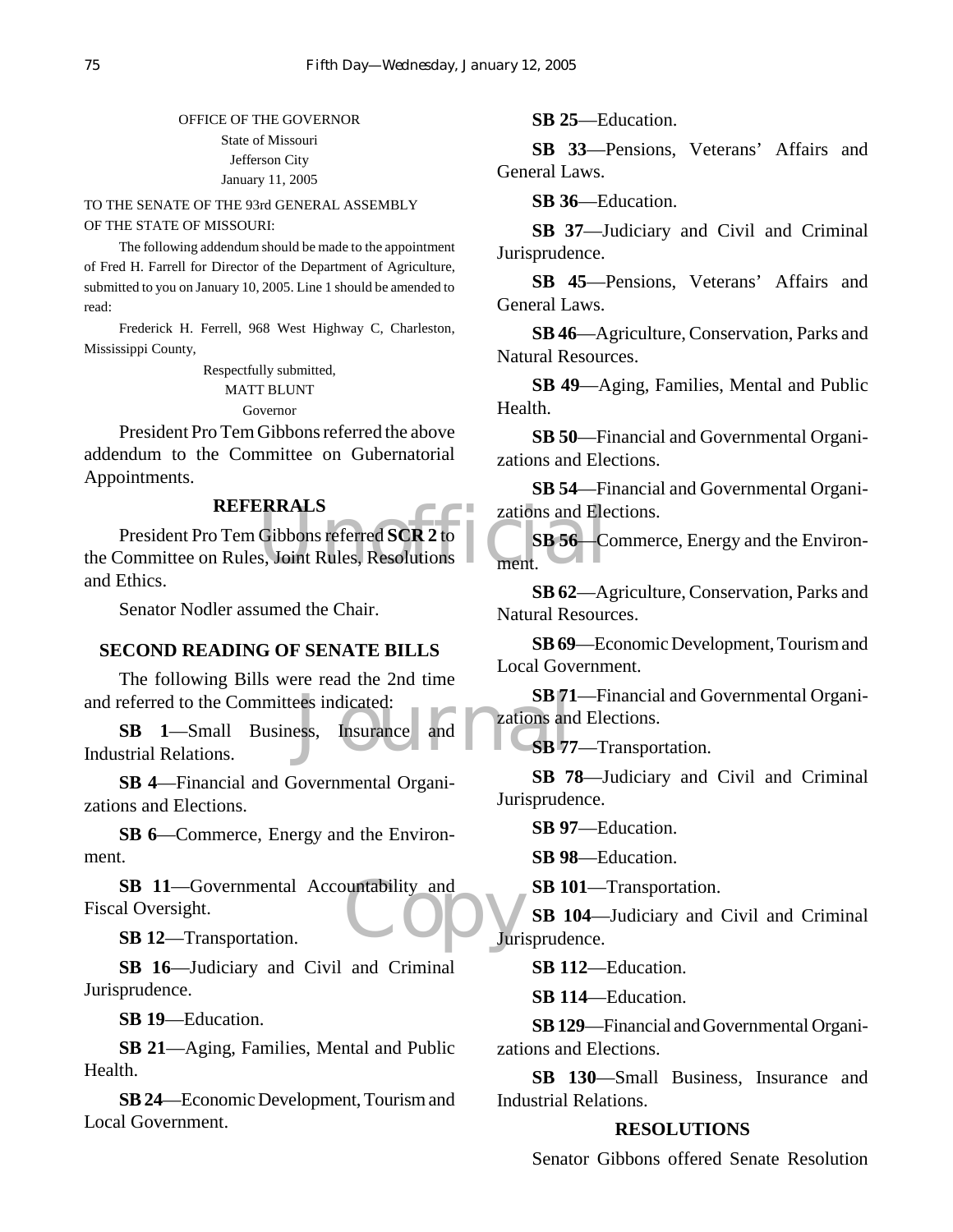No. 48, regarding Dr. Charles Fuszner, Kirkwood, which was adopted.

Senator Gibbons offered Senate Resolution No. 49, regarding Earl and Myrtle Walker, Town and Country, which was adopted.

Senator Gibbons offered Senate Resolution No. 50, regarding Andrew Huber, Kirkwood, which was adopted.

Senator Gibbons offered Senate Resolution No. 51, regarding Richard Kirk Hutchison, Kirkwood, which was adopted.

Senators Gibbons and Kennedy offered Senate Resolution No. 52, regarding Ronald A. Blackmon, Affton, which was adopted.

NICATIONS Official Senators Gibbons and Kennedy offered Senate Resolution No. 53, regarding Carrie Carrigan, St. Louis, which was adopted.

## **COMMUNICATIONS**

President Pro Tem Gibbons submitted the following revised hearing schedule:

> REVISED<br>SENATE HEARING SCHEDULE 93rd GENERAL ASSEMBLY<br>FIRST REGULAR SESSION **JANUARY 12, 2005**

|               | Monday                                                                                          | <b>Tuesday</b>                                                     | Wednesday                                                                                                                          | <b>Thursday</b>                                                                                                          | Senat                                                                   |  |
|---------------|-------------------------------------------------------------------------------------------------|--------------------------------------------------------------------|------------------------------------------------------------------------------------------------------------------------------------|--------------------------------------------------------------------------------------------------------------------------|-------------------------------------------------------------------------|--|
| 8:00<br>a.m.  |                                                                                                 | Appropriations<br>SCR <sub>2</sub><br>(Gross)                      | Appropriations<br>SCR <sub>2</sub><br>(Gross)                                                                                      |                                                                                                                          | Thomas E.                                                               |  |
| 8:30<br>a.m.  |                                                                                                 | Commerce, Energy and the<br>Environment<br>SL<br>(Klindt)          | Gubernatorial<br>Appointments<br>SL<br>(Gibbons)<br>Aging, Families, Mental and<br>Public Health<br>SCR <sub>1</sub><br>(Champion) | Rules, Joint Rules,<br><b>Resolutions and Ethics</b><br>SL<br>(Shields)<br>Ways and Means<br>SCR <sub>1</sub><br>(Vogel) | Cape Gira<br>Senat<br>Tony Mar<br>Girardeau.                            |  |
| 12:30<br>p.m. | Appropriations<br>SCR <sub>2</sub><br>(Gross)                                                   |                                                                    |                                                                                                                                    |                                                                                                                          | Senat                                                                   |  |
| 1:00<br>p.m.  |                                                                                                 | Transportation<br>SL.<br>(Dolan)                                   | Agriculture, Conservation,<br>Parks and Natural Resources<br>SCR <sub>1</sub><br>(Clemens)                                         |                                                                                                                          | group repi                                                              |  |
| 1:30<br>p.m.  | Financial and<br>Governmental<br>Organizations and<br>Elections<br>SL.<br>(Scott)               |                                                                    |                                                                                                                                    |                                                                                                                          | area.<br>Senat                                                          |  |
| 2:00<br>p.m.  | Governmental<br>Accountability and<br><b>Fiscal Oversight</b><br>SCR <sub>1</sub><br>(Cauthorn) | Education<br>SCR <sub>1</sub><br>(Nodler)                          | Small Business, Insurance<br>and Industrial Relations<br>SCR <sub>1</sub><br>(Loudon)                                              |                                                                                                                          | Physician<br>and Nancy<br>Senat<br>Hughes an<br>Western S<br>On n<br>1. |  |
| 3:00<br>p.m.  |                                                                                                 | Pensions, Veterans' Affairs<br>and General Laws<br>SL<br>(Crowell) | Economic Development,<br>Tourism and Local<br>Government<br>SL.<br>(Griesheimer)                                                   |                                                                                                                          |                                                                         |  |
| 7:00<br>p.m.  | Judiciary and Civil<br>and Criminal<br>Jurisprudence<br>SL.<br>(Bartle)                         |                                                                    |                                                                                                                                    |                                                                                                                          |                                                                         |  |

SL - Senate Lounge<br>SCR 1 - Senate Committee Rm. 1, Room 118<br>SCR 2 - Senate Committee Rm. 2, Room 119

President Pro Tem Gibbons submitted the following:

January 12, 2005

Ms. Terry Spieler Secretary of the Senate Missouri State Capitol, Room 325 Jefferson City, MO 65101

Dear Ms. Spieler:

Please be advised that I have made the following changes to the committee assignments:

- ! Senator Timothy Green will leave the Committee on Governmental Accountability and Fiscal Oversight and will be replaced by Senator Yvonne Wilson.
- ! Senator Yvonne Wilson will leave the Committee on Appropriations and will be replaced by Senator Timothy Green.

Yours truly,

/s/ Michael R. Gibbons MICHAEL R. GIBBONS

#### **INTRODUCTIONS OF GUESTS**

Senator Engler introduced to the Senate, Presiding Commissioner Terry Nichols, and his daughter Laurie, Iron County.

Senator Crowell introduced to the Senate, Thomas E. Wiginton, Jr., Jackson; and Ilena Aslin, Cape Girardeau.

Senator Kennedy introduced to the Senate, Tony Mariani, St. Louis; and Jeff Bonnert, Cape Girardeau.

Senator Wilson introduced to the Senate, a group representing AARP from the Kansas City area.

Senator Graham introduced to the Senate, the Physician of the Day, Dr. Randy Mueller, M.D., and Nancy Windsor, Columbia.

Senator Shields introduced to the Senate, Bob Hughes and a group of students from Missouri Western State College.

On motion of Senator Shields, the Senate adjourned under the rules.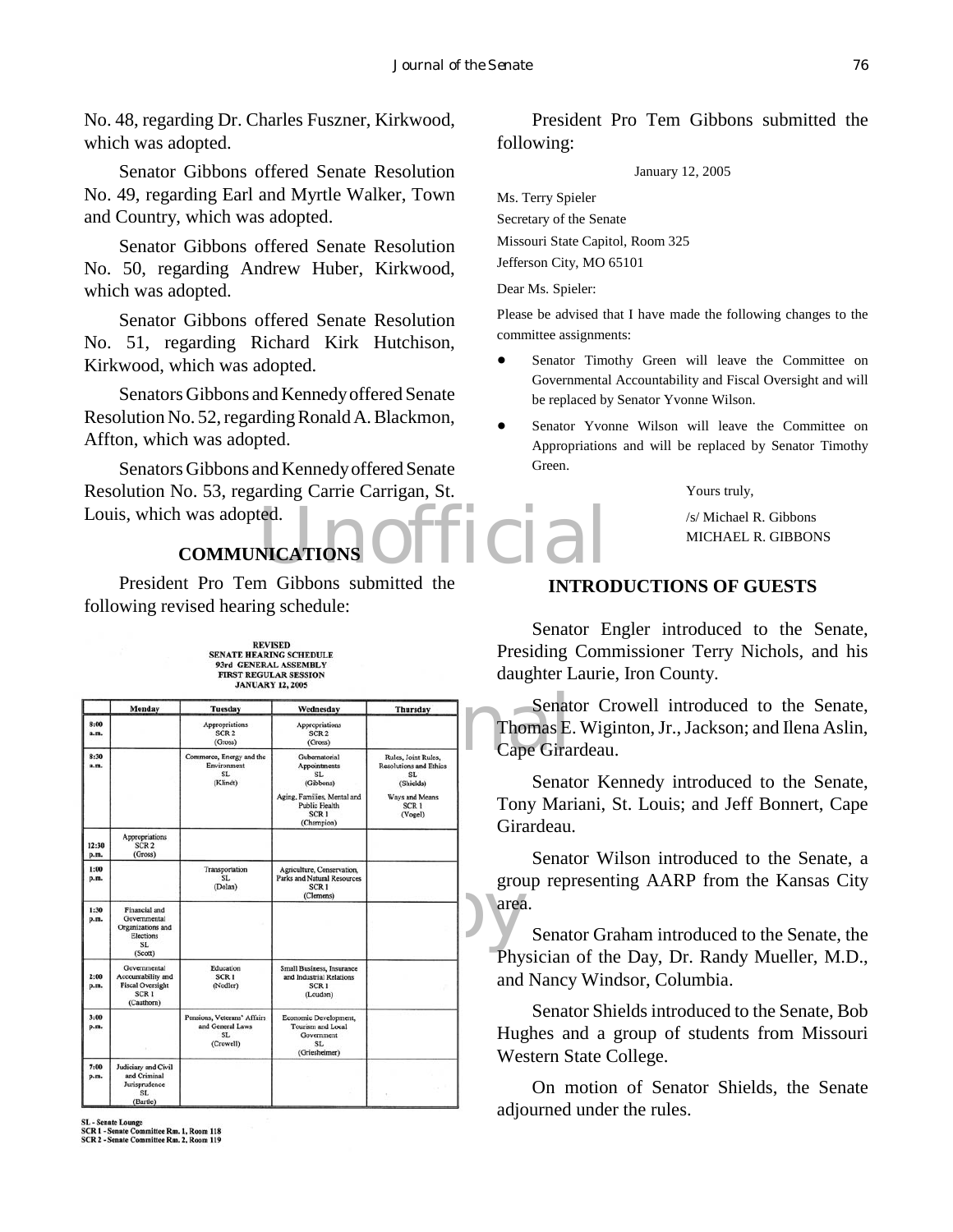# SENATE CALENDAR  $\overline{\phantom{a}}$

# SIXTH DAY–THURSDAY, JANUARY 13, 2005 \_\_\_\_\_\_

# FORMAL CALENDAR

### SECOND READING OF SENATE BILLS

| SB 2-Loudon and Gross         | SB 51-Taylor and Callahan  |
|-------------------------------|----------------------------|
| SB 3-Loudon                   | SB 52-Loudon               |
| SB 5-Klindt                   | SB 53-Loudon               |
| SB 7-Dougherty                | SB 55-Klindt               |
| SB 8-Dougherty                | SB 57-Klindt               |
| SB 9-Dougherty                | SB 58-Dougherty            |
| SB 10-Cauthorn, et al         | SB 59-Dougherty            |
| Unoffi<br>SB 13-Kennedy       | SB 60-Dougherty            |
| SB 14-Kennedy                 | SB 61-Cauthorn             |
| SB 15-Kennedy                 | SB 63-Cauthorn             |
| SB 17-Coleman                 | SB 64-Kennedy              |
| SB 18-Coleman                 | SB 65-Coleman              |
| SB 20-Shields                 | SB 66-Coleman              |
| SB 22-Griesheimer             | SB 67-Coleman              |
| SB 23-Griesheimer and Kennedy | SB 68-Shields              |
| SB 26-Champion and Wheeler    | SB 70-Shields              |
| SB 27-Champion                | SB 72-Griesheimer          |
| SB 28-Dolan                   | SB 73-Champion             |
| SB 29-Dolan                   | SB 74-Champion             |
| SB 30-Dolan                   | SB 75-Champion and Wheeler |
| SB 31-Bartle                  | SB 76-Dolan                |
| SB 32-Bartle                  | SB 79-Bartle               |
| SB 34-Clemens                 | SB 80-Bartle               |
| SB 38-Nodler and Taylor       | SB 81-Bartle               |
| SB 39-Bray                    | SB 82-Bray                 |
| SB 40-Bray                    | SB 83-Bray                 |
| SB 41-Bray                    | SB 84-Bray                 |
| SB 42-Days                    | SB 85-Crowell              |
| SB 43-Days                    | SB 86-Crowell              |
| SB 44-Wheeler and Bray        | SB 87-Klindt               |
| SB 47-Crowell                 | SB 88-Klindt               |
| SB 48-Crowell                 | SB 89-Dougherty            |
|                               |                            |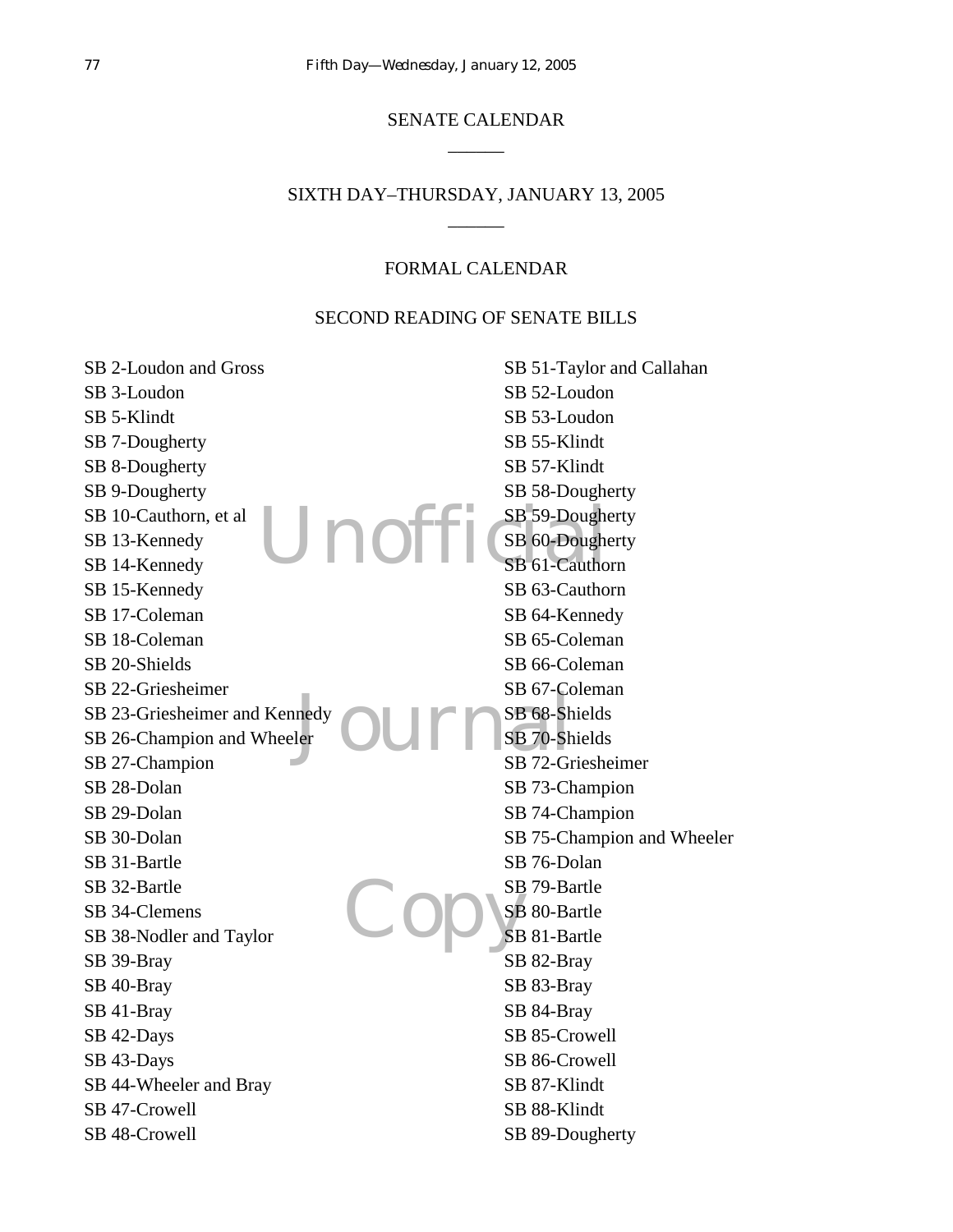SB 90-Dougherty SB 91-Dougherty SB 92-Cauthorn SB 93-Cauthorn SB 94-Cauthorn SB 95-Coleman SB 96-Coleman SB 99-Champion SB 100-Champion SB 102-Bartle SB 103-Bartle SB 105-Bray SB 106-Bray SB 107-Bray SB 108-Dougherty SB 109-Dougherty SB 110-Dougherty SB 111-Cauthorn SB 113-Coleman SB 115-Bartle SB 116-Bartle SB 118-Bray SB 119-Bray SB 120-Bray SB 121-Bray SB 122-Nodler SB 123-Bartle SB 124-Nodler SB 125-Taylor SB 128-Coleman SB 131-Loudon SB 132-Ridgeway SB 133-Loudon and Gross SB 134-Wheeler SB 135-Wheeler SB 136-Champion SB 137-Taylor SB 138-Wheeler SB 139-Wheeler SB 140-Days SB 141-Nodler SB 142-Gross

Unoff Jourr Copys SB 143-Gross SB 144-Gross SB 145-Dougherty SB 146-Dougherty SB 147-Cauthorn SB 148-Nodler SB 149-Nodler SB 150-Green SB 151-Green SB 152-Wilson SB 153-Graham SB 154-Bray and Days SB 155-Mayer SB 156-Shields SB 157-Crowell SB 158-Cauthorn SB 159-Cauthorn SB 160-Bartle, et al SB 161-Gross SB 162-Gross SB 163-Loudon, et al SB 164-Crowell SB 165-Bartle SB 166-Green SB 167-Green SB 168-Dolan, et al SB 169-Gross SB 170-Gross SB 171-Purgason SB 172-Purgason SB 173-Scott SB 174-Vogel SJR 1-Klindt SJR 2-Klindt SJR 3-Cauthorn SJR 4-Cauthorn SJR 5-Coleman SJR 6-Bartle SJR 7-Bartle SJR 8-Bartle SJR 9-Clemens SJR 10-Purgason